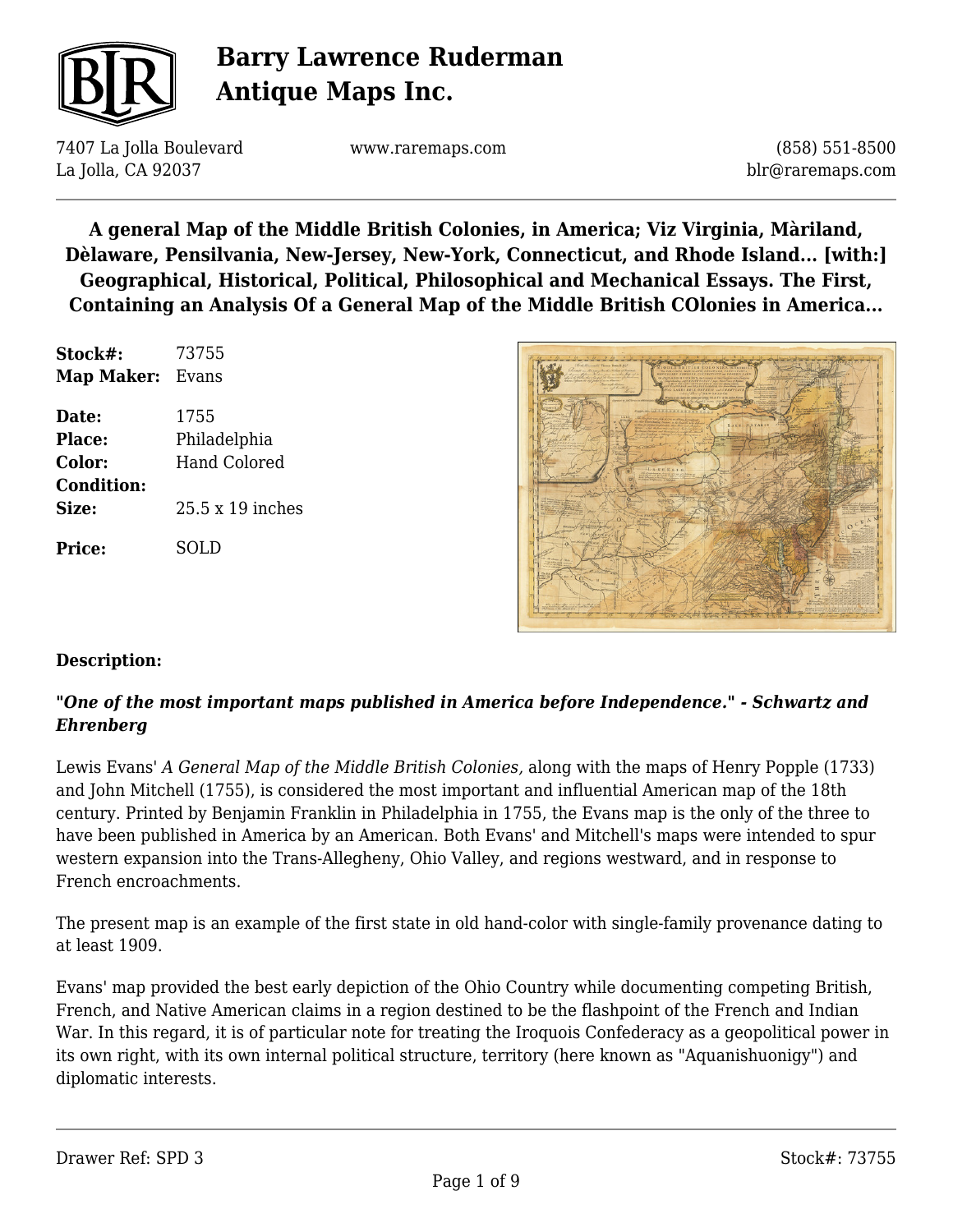

7407 La Jolla Boulevard La Jolla, CA 92037

www.raremaps.com

(858) 551-8500 blr@raremaps.com

### **A general Map of the Middle British Colonies, in America; Viz Virginia, Màriland, Dèlaware, Pensilvania, New-Jersey, New-York, Connecticut, and Rhode Island... [with:] Geographical, Historical, Political, Philosophical and Mechanical Essays. The First, Containing an Analysis Of a General Map of the Middle British COlonies in America...**

To borrow from the *Pennsylvania Gazette* proposal for the map, published on July 17th, 1755:

*THIS Map includes the country between Rhode-Island on the east side, and the falls of Ohio on the west; and from Lake St. Pierre, in St. Lawrence river, on the north, to the line divided Carolina and Virginia on the south: And is printed on one sheet of imperial paper, 30 inches broad, and 22 inches high, and is engraved in a manner perfectly neat and correct.*

The map is also the first regional map of Colonies widely utilized for land speculation in the American frontier. Published at a time when British Colonial western expansion was still limited by the claims of the French, Evans' map provided the best available information concerning the lands at the Western limits of the British Colonies that were available to investors and speculators.

One of the Evans map's great contributions was its original depictions of the natural resources of the interior. In particular, it is the earliest mapping of petroleum and coal resources in this country. It is the first document to mention oil at the birthplace of the oil industry, western Pennsylvania.

#### **Contemporary Use of the Evans**

Because of its immediate and widespread importance within the Colonies, the Evans map became an essential tool for the Founding Fathers. Beginning prior to the French & Indian War and continuing well after the American Revolution, Washington, Jefferson, Franklin, Adams, and all of the Founding Fathers regularly circulated and referenced Evans' map as a primary tool for visualizing the nation and the American frontier.

George Washington's papers show that he thought highly of the map and used it repeatedly in official business. An inventory of his library shortly after his death corroborates this, as a copy of the map is recorded there.

In 1756, Washington wrote to John Robinson regarding the boundaries of the English settlements:

*And, now, Sir, one thing to add, which requires the Assembly's attention; and that is—what vale, or upon what part of our Frontiers these Forts are to be built? For, I am to tell you, that the Great Ridge, or north mountain, so called in Evans's map, to which I refer; is now become our exterior Bounds: there not being one Inhabitant beyond that, on all the potomack waters; except a few families on the South Branch, and at Joseph Edwards's, on Cacapehon (which I have already*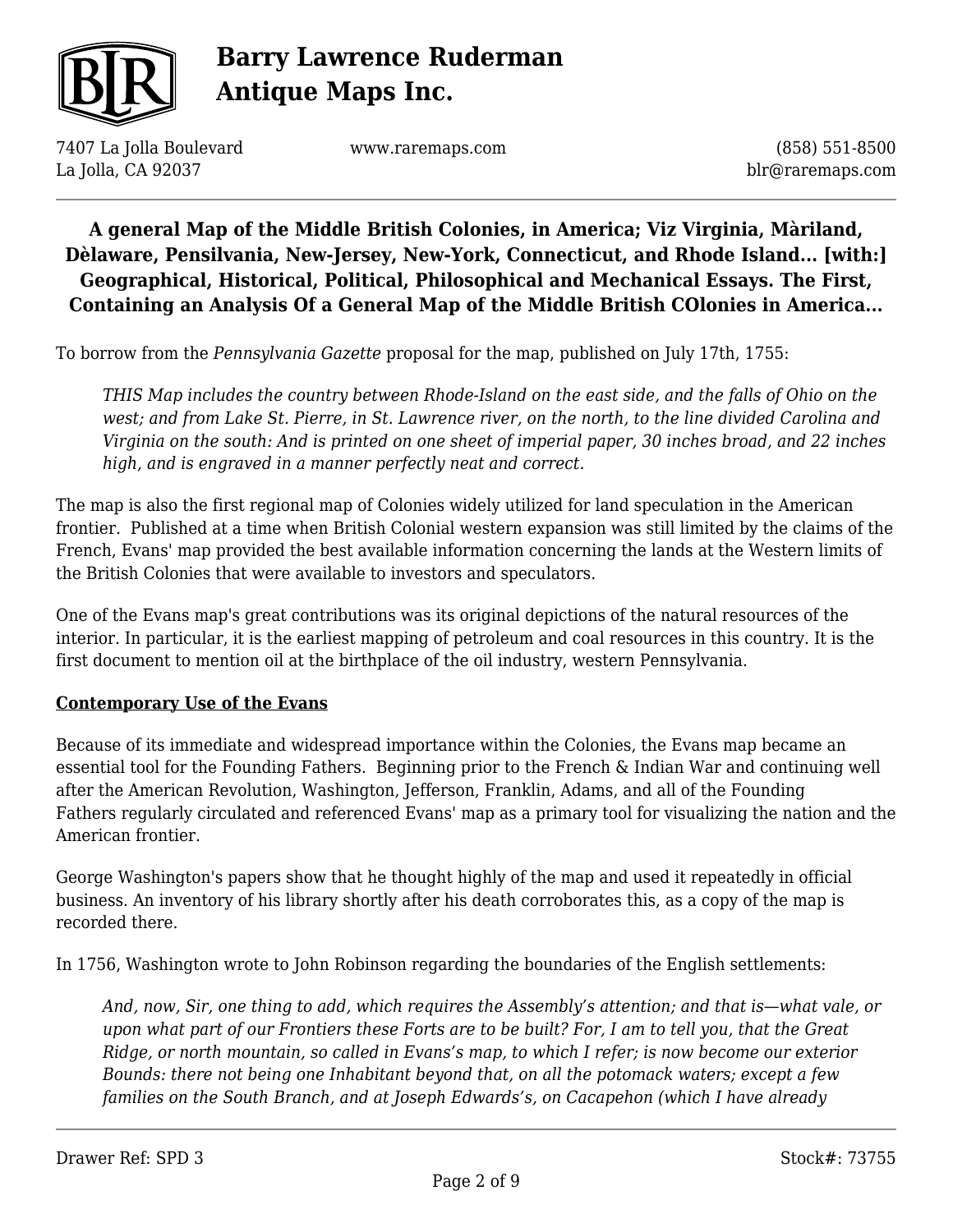

7407 La Jolla Boulevard La Jolla, CA 92037

www.raremaps.com

(858) 551-8500 blr@raremaps.com

**A general Map of the Middle British Colonies, in America; Viz Virginia, Màriland, Dèlaware, Pensilvania, New-Jersey, New-York, Connecticut, and Rhode Island... [with:] Geographical, Historical, Political, Philosophical and Mechanical Essays. The First, Containing an Analysis Of a General Map of the Middle British COlonies in America...**

*mentioned) guarded by a Party of ours. So that it requires some consideration to determine whether we are to build near this, to protect the present Inhabitants; or on the South Branch, or Pattersons Creek: in hopes of drawing back those who have forsaken their dwellings.* -- George Washington to John Robinson, 24 April 1756

Also in that year, after the Braddock Expedition, Washington told Adam Stephen that Evans' map was the only useful one available for the interior:

*You desire to have a map sent you of the lakes, &c. I have none but Evans's, which you have also...* -- George Washington to Adam Stephen, 5 April 1756

After achieving victory in the Revolutionary War, Washington wrote to Benjamin Harrison on 10 October 1784, remarking of Evans' map and *Analysis* "(considering the early period at which they were given to the public) are done with amazing exactness".

Benjamin Franklin, the publisher of the Evans map, naturally wrote about it many times. A letter from Franklin to Richard Jackson in 1754 mentions the forthcoming map:

*We have a new Map going forward in Pensilvania, of the Western Country, or back Parts of our Province, and Virginia, and the Ohio and Lakes, &c. by Lewis Evans, who is for that purpose furnished with all the Materials our Country affords, and the Assembly have to encourage him given £50 towards the Expence. When that is done, Dr. Mitchel's Map may perhaps be something improv'd from it; and I suppose it will be publish'd before Spring. If the Dr's Map should afterwards be* printed, I make no doubt but great Numbers would sell in America. -- Benjamin Franklin to Richard Jackson, 12 December 1754

Ten years later Franklin wrote to his son, William, saying that he was still circulating the map and making annotations on it in his own hand:

*I left with him one of Evans's maps of the middle colonies, in the small-scale part of which I had marked with a wash of red ink the whole country included in your boundaries.* -- Benjamin Franklin to William Franklin, [27 September 1766]

The Streeter Sale included a copy of the map inscribed by Evans to Peter Collinson "To Mr. Peter Collinson from his most humble Serv'. Lewis Evans."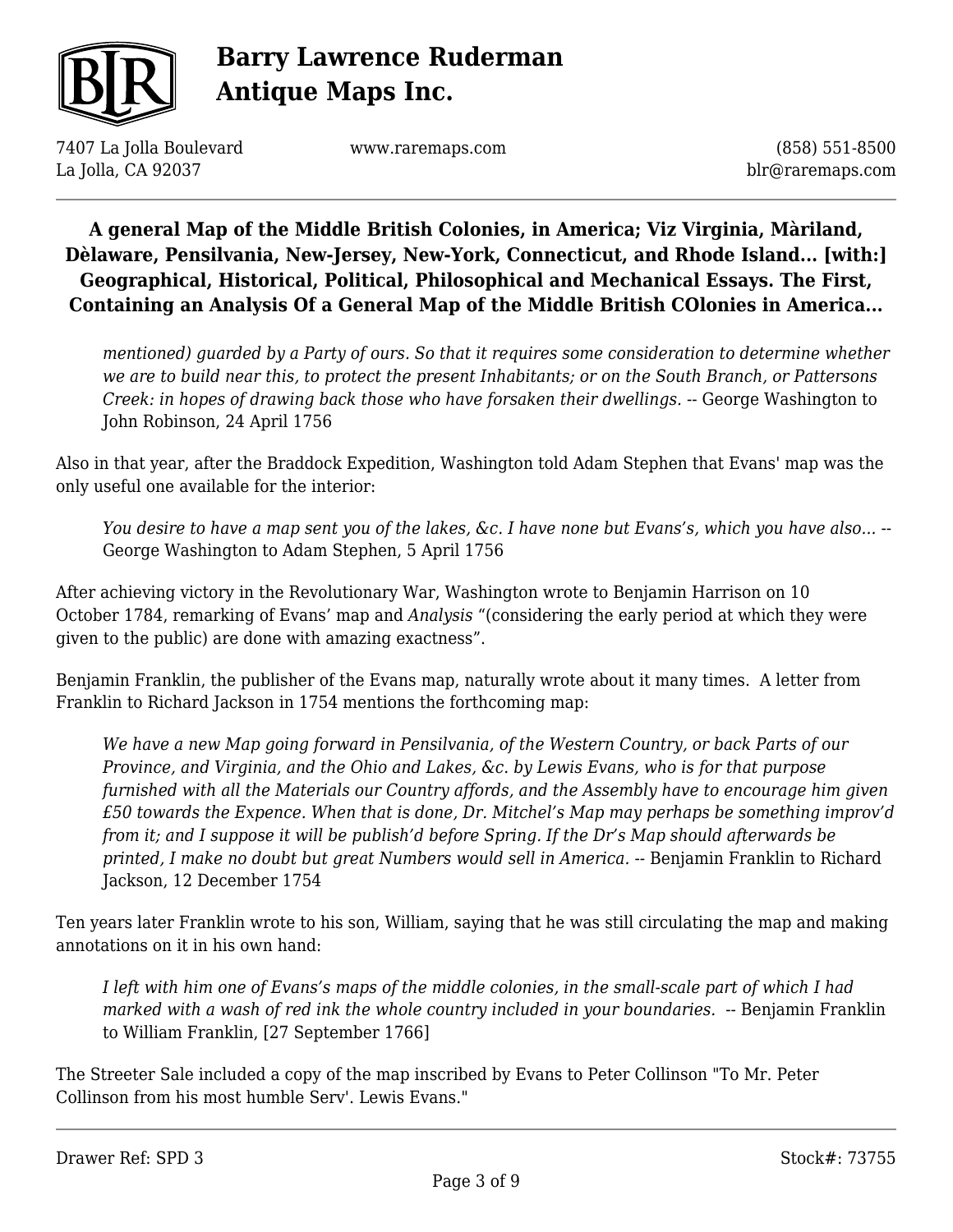

7407 La Jolla Boulevard La Jolla, CA 92037

www.raremaps.com

(858) 551-8500 blr@raremaps.com

### **A general Map of the Middle British Colonies, in America; Viz Virginia, Màriland, Dèlaware, Pensilvania, New-Jersey, New-York, Connecticut, and Rhode Island... [with:] Geographical, Historical, Political, Philosophical and Mechanical Essays. The First, Containing an Analysis Of a General Map of the Middle British COlonies in America...**

In August 1776, just after the Declaration of Independence, John Adams wrote a letter to his wife, Abigail, in which he stressed the importance of cartography and discussed the plans of the new Board of War to form a map collection and hang maps of America, including the Evans, in the War Office:

*Geography is a Branch of Knowledge, not only very usefull, but absolutely necessary, to every Person of public Character whether in civil or military Life. Nay it is equally necessary for Merchants.*

*America is our Country, and therefore a minute Knowledge of its Geography, is most important to Us and our Children.*

*The Board of War are making a Collection of all the Maps of America, and of every Part of it, which are extant, to be hung up in the War Office. As soon as the Collection is compleated, I will send you a List of it. In the mean Time take an Account of a few already collected and framed and hung up in the Room [.*..*]*

*A General Map of the Middle British Colonies, in America, [...] By Lewis Evans 1755. Dedicated to T. Pownal Esqr. whom Evans calls the best Judge of it in America.* -- John Adam to Abigail Adams, 13 August 1776

Thomas Hutchins, the future Geographer of the United States, frequently consulted Evans' map. As noted by Klinefelter (p.49):

 *Among those who made practical, on-the-spot use of the map were Captain Thomas Hutchins, military engineer and future geographer to the United States government, and General George Washington. The former had frequent occasion to consult Evans's pro duction for the western country when he accompanied the expedition of Colonel Henry Bouquet into Ohio in 1763, and the reconnaissance party led by Captain Harry Gordon from Pittsburgh to New Orleans in 1766; and in all probability he had further occasion to refer to it when he served as a commissioner for Pennsylvania to determine the western boundary of that state with Virginia in 1783-1784.*

*The latter came to realize while on a trip into the western country in 1784 that in certain details, of which he had cause to take particular notice, Evans's map was "done with amazing*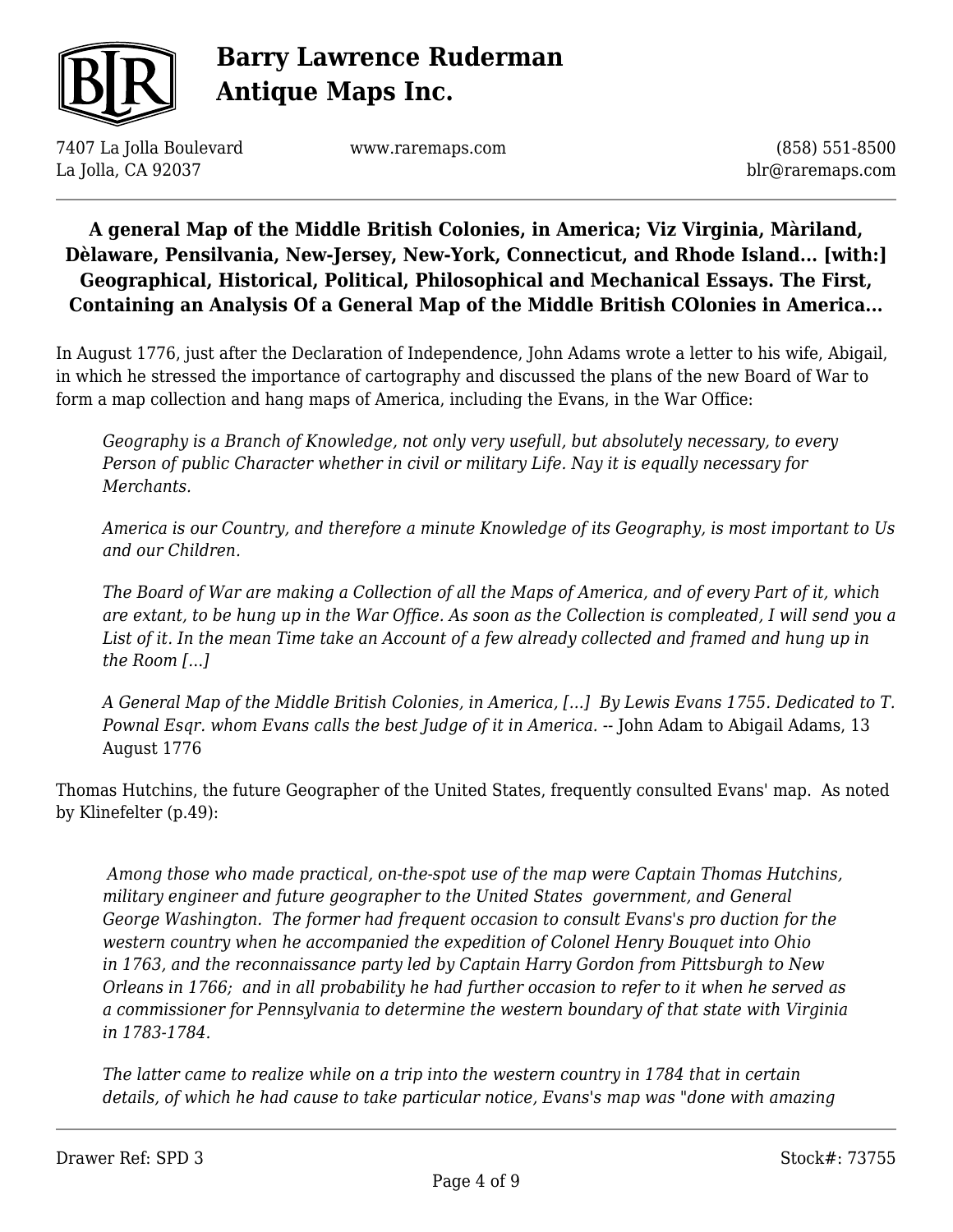

7407 La Jolla Boulevard La Jolla, CA 92037

www.raremaps.com

(858) 551-8500 blr@raremaps.com

### **A general Map of the Middle British Colonies, in America; Viz Virginia, Màriland, Dèlaware, Pensilvania, New-Jersey, New-York, Connecticut, and Rhode Island... [with:] Geographical, Historical, Political, Philosophical and Mechanical Essays. The First, Containing an Analysis Of a General Map of the Middle British COlonies in America...**

*exac ness." Thus wrote the victorious leader of the revolutionary armies, who, nearly thirty years before, in the dark days following Braddock's defeat, had replied to a request for a map "of the lakes, &c.," in these words: "I have none but Evans's, which you have also."*

The map was also used by General Edward Braddock during the French and Indian War.

#### **Evans' Cartographic Sources**

Pritchard and Taliaferro describe Evans as "the best geographer working in the English colonies in the mid-eighteenth century. A dedicated scientist, he exchanged scholarly information with Peter Collinson, Benjamin Franklin, colonial administrator Thomas Pownall, New York mathematician and mapmaker Cadwallader Colden, and others." (*Degrees of Latitude,* p. 172)

Evans' map was published with his *Analysis of a General Map of the Middle British Colonies,* an essay describing the map's sources and explaining its geopolitical significance. This essay is of great importance when understanding the lengths to which Evans went in compiling the most accurate and up-to-date information in his map.

Evans great map of 1755 follows from a more restricted map, his *[Map of Pennsylvania, New Jersey, New](https://www.raremaps.com/gallery/detail/51958) [York, And the Three Delaware Counties](https://www.raremaps.com/gallery/detail/51958)* (Philadelphia, 1749), which included the cartographic results of his 1743 expedition, in addition to those of John Bartram and Indian agent Conrad Weiser. In 1755, he considerably expanded the depth and breadth of his mapping.

In the Ohio Country, Evans' acknowledgments of sources shed little light on what maps were actually consulted. Based on what is shown in this part of his map, he obviously had access to new, important physical, cultural, and environmental information, including the locations of forts, Indian villages, and trading posts. In one case he acknowledges the assistance of "a very intelligent Indian called The Eagle, who had a good Notion of Distances, Bearings and delineating". Evans also acknowledges the assistance of three traders and a land speculator who gave him information on the Ohio River watershed.

It is worth noting the relationship between Evans' map and the so-called *Trader's Map*, a circa 1753 manuscript map in the Library of Congress, which is attributed to John Pattin, or Patten. In that map, the outline of the Ohio River is similar to Evans', as is the general layout of the rest of the region. Howard N. Eavenson notes that "Paper having the same watermarks as those found in the Trader's Map was used for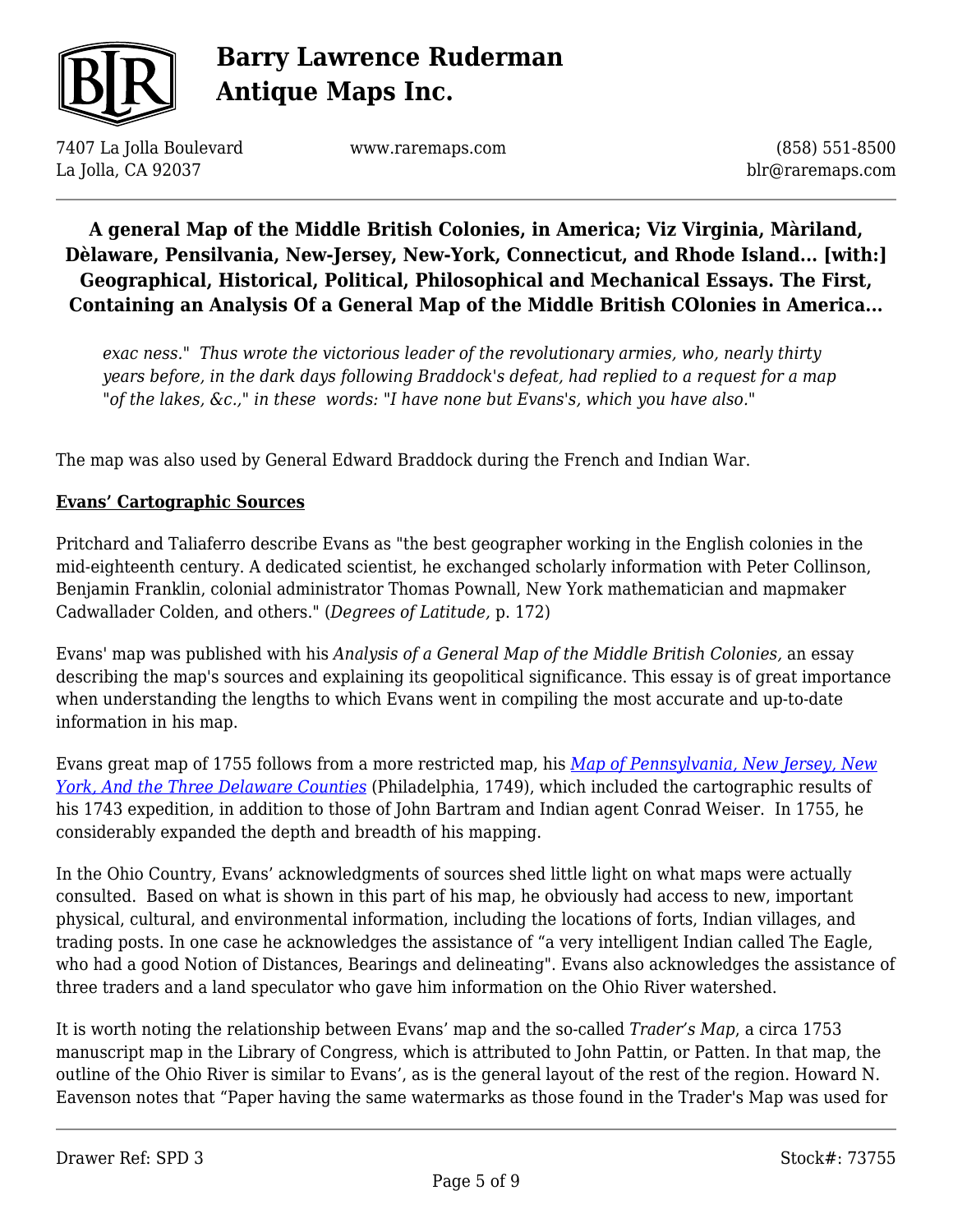

7407 La Jolla Boulevard La Jolla, CA 92037

www.raremaps.com

(858) 551-8500 blr@raremaps.com

### **A general Map of the Middle British Colonies, in America; Viz Virginia, Màriland, Dèlaware, Pensilvania, New-Jersey, New-York, Connecticut, and Rhode Island... [with:] Geographical, Historical, Political, Philosophical and Mechanical Essays. The First, Containing an Analysis Of a General Map of the Middle British COlonies in America...**

the Evans maps of 1749 and 1755..."

Interestingly, in Ohio, Evans did not make use of George Washington's *Map of the Western parts of the Colony of Virginia, as far as the Mississipi*, which was published for the 1754 London edition of his Journal.

In the east, Evans map is an impressive work of compilation, relying on numerous printed maps and original surveys. Generally, the map follows his 1743 Map of Pennsylvania, New Jersey, New York, and the Three Delaware Counties, but extends and improves upon that map.

In Connecticut and Rhode Island, Evans follows William Douglass' 1753 *Plan of the British Dominions of New England*. For Connecticut specifically, he used a general map of the colony that was provided by Reverend Thomas Clap, the President of Yale College. Evans also had access to surveys by James Helme, Nathanael Kellogg, and William Chandler. A survey of the Connecticut River was sent to Evans by Thomas Pownall, the Governor of New York.

In New York, Evans included information from maps provided by Governor Pownall.

In Virginia, Evans relied heavily on Fry and Jefferson's newly-published map. A note in Virginia reads:

*For a particular Map of VIRGINIA the Reader is referred to that by Fry and Jefferson, published by Mr. Jefferys near Charing-Cross LONDON, in 1751.*

In his text to accompany his update of the Evans map, Thomas Pownall says:

*The greatest part of Virginia is composted with the Assistance of Messieurs Fry and Jeffersons Map of it, and as this had the Assistance of actual Surveys of the Division Line with Carolina, and of the Rivers Rapahannock and Potomocak from their Entrances to their heads, joined to the Experience of two skillful Persons, it would have been Affectation to have ommitted the Advantage of it. (See, Henry Taliaferro, "Fry and Jefferson Revisited", Journal of Early Southern Decorative Arts.)*

Evans examined the Fry and Jefferson map with a critical eye, and noticing one major discrepancy he modified his map accordingly. This change is concisely described by Klinefelter (page 43):

*Although the work was composed by two highly capable mathematicians, he found it subject to correction in one particular, as mentioned above, for upon comparing it with the return of the survey*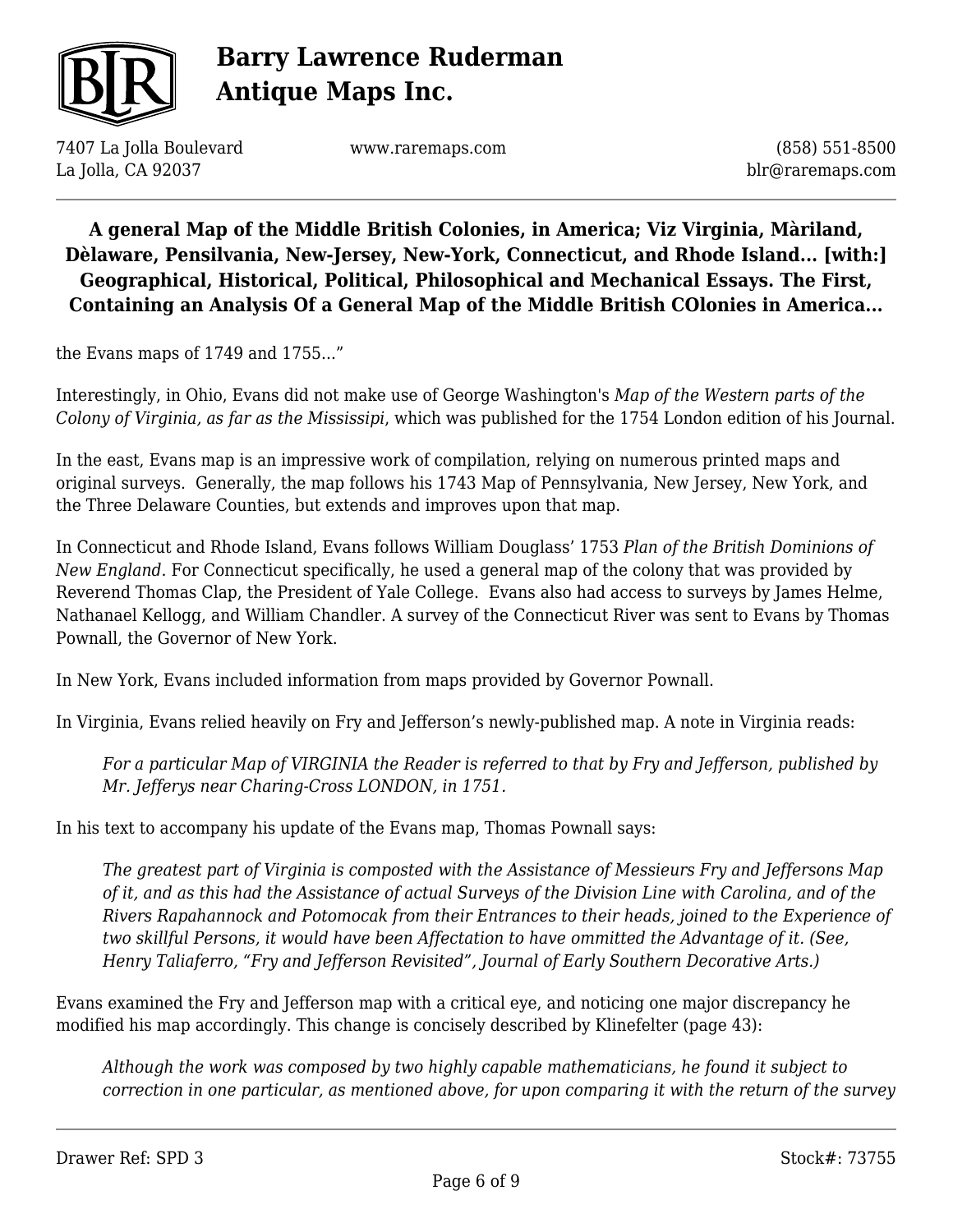

7407 La Jolla Boulevard La Jolla, CA 92037

www.raremaps.com

(858) 551-8500 blr@raremaps.com

### **A general Map of the Middle British Colonies, in America; Viz Virginia, Màriland, Dèlaware, Pensilvania, New-Jersey, New-York, Connecticut, and Rhode Island... [with:] Geographical, Historical, Political, Philosophical and Mechanical Essays. The First, Containing an Analysis Of a General Map of the Middle British COlonies in America...**

*which Benjamin Eastburn and the Pennsylvania commissioners made of the running of the Temporary Line in 1739, he discovered that its authors had mistaken the longitude of the great bend of Potomac by some ten or twelve miles. His detection of this discrepancy necessitated certain departures from their mapping of the country thereabouts. And of course he could not accept their assignment of the Pennsylvania lands then being claimed by the Ohio Company to the sovereignty of Virginia.*

In Maryland, Evans used the Fry and Jefferson and Walter Hoxton's 1735 *Mapp of the Bay of Chesepeack*. Later, Evans would admit that Maryland was the worst mapped of all the settled areas.

In Pennsylvania, Klinefelter notes:

*A dotted line he inserted from the vicinity of Shamokin to Lake Erie and lettered, "Purchased in 1754," marked the northern limits of the land purchase concluded with the Iroquois in that year. The position of these limits was determined from a map he had furnished to the Pennsylvania commissioners and Conrad Weiser, who either by intent or from error adduced it as evidence that the Waters of Juniata, which were all intended to be included within this Purchase, did, some of them, run a good Way to the Northward of the Mouth of Kayarondinagh [Penn's Creek, and therefore Weiser and the Indians] agreed upon this Course, as what would clear all the Waters of Juniata, and give the Proprietaries a good Extent on the River Ohio.*

*Fortunately, Evans could do much better by the more westerly parts of the province. His plotting of the Allegheny River and its affluents represented a remarkable advance over the treatment he gave them in the Brevis Delineatio. He had "several valuable Notes" from Indian trader William West about the Forks and some of the parts thereabouts, and he obtained much of the information from which he mapped the regions above the Forks from John Davison, an Indian trader who had served Washington as guide and interpreter when he went to Fort le Boeuf in 1753-1754. That part of Allegheny River from Conewango Creek to its source he laid down entirely by guess, for he had "no other Information of it, but that it heads with the Cayuga Branch of Susquehanna.*

For a more detailed treatment of these and other subjects, see Walter Klinefelter, "Lewis Evans and His Maps", *Transactions of the American Philosophical Society.*

#### **Context: The French and Indian War**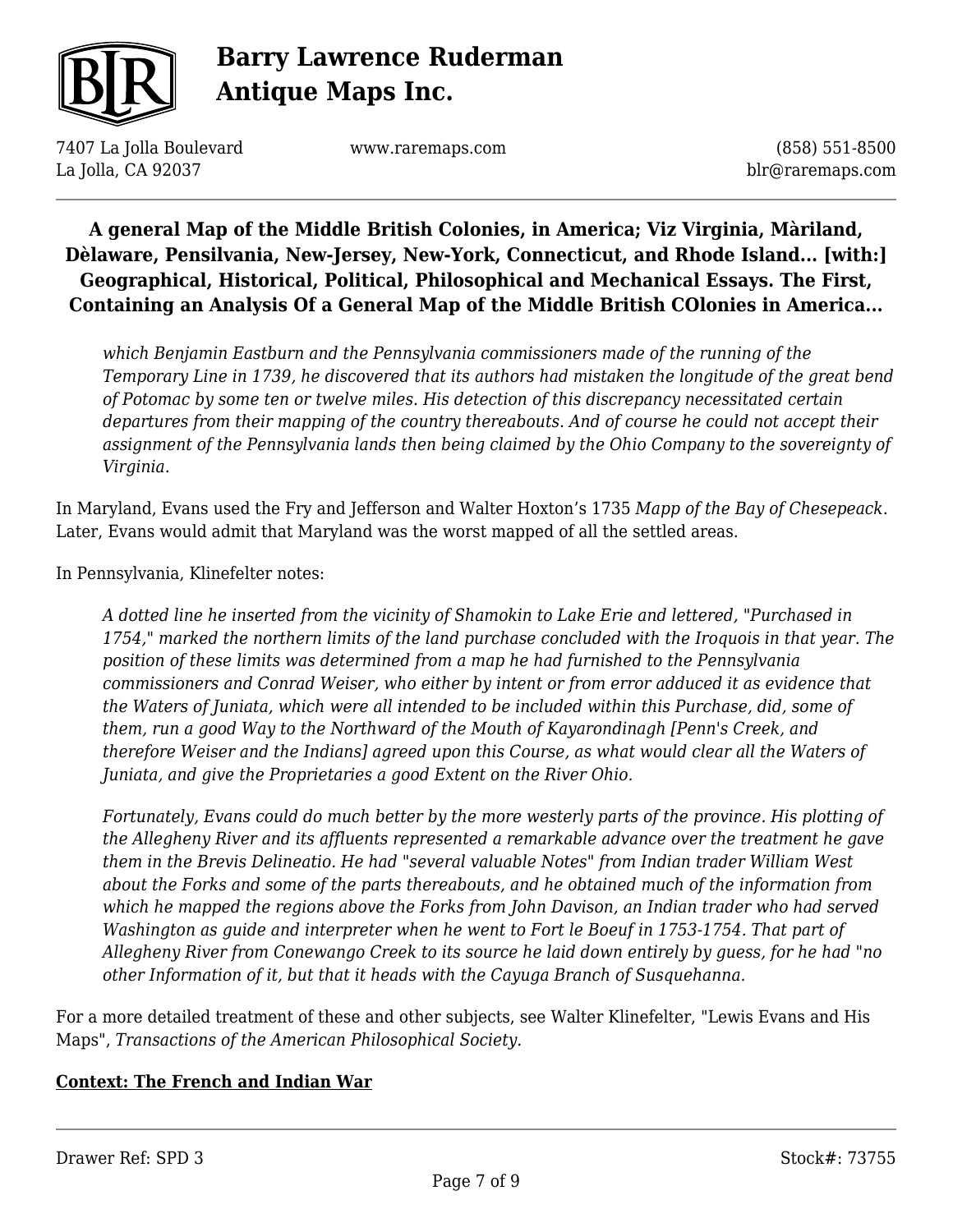

7407 La Jolla Boulevard La Jolla, CA 92037

www.raremaps.com

(858) 551-8500 blr@raremaps.com

### **A general Map of the Middle British Colonies, in America; Viz Virginia, Màriland, Dèlaware, Pensilvania, New-Jersey, New-York, Connecticut, and Rhode Island... [with:] Geographical, Historical, Political, Philosophical and Mechanical Essays. The First, Containing an Analysis Of a General Map of the Middle British COlonies in America...**

Evans' map provides an overview of colonial America just before the formal outset of hostilities of the French and Indian War. The possibility of war had certainly been on Evans' mind when the map was conceived, as the frontier had not been without altercations before that point. The tenor of press about the map changes significantly from the summer of 1755 to the fall of that year. Initially the proposals for the map focus on its authoritativeness and excellent coverage. A few months later, it becomes clear that the map is highly sought after because of its relevance for the war. For instance, in the advertisement in the *New-York Mercury* (issue 169, page 3.) 1755 November 3rd:

*Lately published, and to be sold by GARRAT NOEL, Bookseller, in Dock-street, Price 18 coppers, the present state of North-America. 1. The discoveries, rights, and possessions of Great-Britain. 2. The discoveries, rights and possessions of France. 3. The encroachments and depredations of the French upon his majesty's territories in North-America, in times when peace subsisted in europe [sic], between the two crowns.*

The map was widely used during the War. Including by General Braddock, as mentioned earlier.

In his *Analysis*, Evans anticipates the oncoming war and underlines the value of the Ohio Country:

*we may reckon as great a Prize, as has ever yet been contended for, between two Nations; but if we further observe, that this is scarce a Quarter of the valuable Land, that is contained in one continued Extent, and the Influence that a State, vested with all the Wealth and Power that will naturally arise from the Culture of so great an Extent of good Land, in a happy Climate, it will make so great an Addition to that Nation which wins it, where there is no third State to hold the Balance of Power, that the Loser must inevitably sink under his Rival. It is not as two Nations at War, contending the one for the other's Habitations; where the Conquered, on Submission, would be admitted to partake of the Privileges of the Conquerors; but for a vast Country, exceeding in Extent and good Land all the European Dominions of Britain, France and Spain, almost destitute of Inhabitants, and will as fast as the Europeans settle become more so of its former Inhabitants.*

#### **States and Editions**

First state (of two): prior to the insertion of "The Lakes Cataraqui" just north of "LAKE ONTARIO".

#### **Provenance**